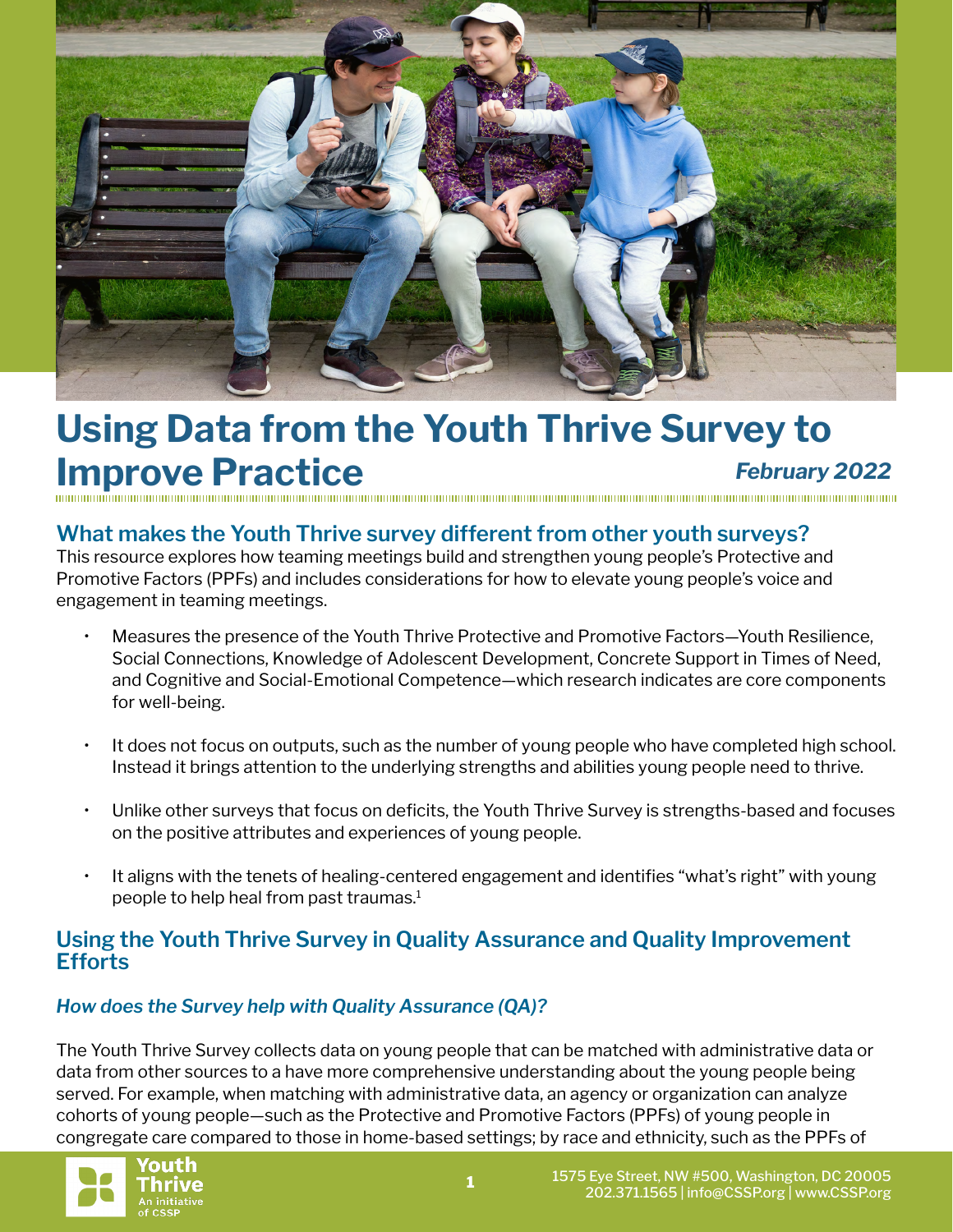Black youth compared to White youth; by age groups, such as the PPFs of young adolescents and young adults; and by zip code or neighborhood. This information can then be analyzed and used as part of quality improvement efforts.

#### *How does the Survey help with Quality Improvement (QI)?*

- An agency/organization can analyze data collected to identify trends, strengths, challenges, and opportunities for improvement in how support young people and use that information to determine priority areas, inform action plan development, decision making, policy development, and practice improvement efforts. For example, when analyzing cohort information, the data may reveal that young people in congregate care settings scored lower in the Social Connections Protective and Promotive Factor. An agency/organization can use that information to examine existing policies and practices and co-develop with young people an action plan for improving how young people in congregate care settings build and sustain relationships with family members, peers, and/or their community.
- The Youth Thrive Survey also can serve as a longitudinal data collection tool; it can be administered to young people multiple times throughout their involvement with the youth-serving system. For example, if a program has the goal of strengthening young people's well-being, the Youth Thrive Survey may be administered to young people at the start, middle, and end of the program to determine if the program is meeting its intended goal. This information can also be used to inform decision-making, such as if the program should continue to be funded or expanded.

#### **WHATS THE DIFFERENCE BETWEEN QUALITY ASSURANCE AND QUALITY IMPROVEMENT?**

Quality Assurance (QA) is data collection and analysis to learn about who is being served and what an agency/organization does. This includes:

- Capturing, measuring, and communicating specific data points (e.g., number and percent of young people in care who are Black, AI/NA, and/or Latinx/e; number and percent of young people in a congregate care setting versus home-based care).
- Collecting data required by laws, mandates, funder requests; and/or as part of program or model fidelity.

Quality Improvement uses data captured by quality assurance activities into action. This includes:

- Analyzing information to Identify trends and inform decision making, policies, practice improvement efforts, and young people's and system's needs and strengths.
- Using the information to develop action plan(s), including discussions about what "better" means and how to get there.

Keep in mind that survey scores represent just one source of information on how the young person or program is doing. Agencies/organizations are encouraged to review the survey results in the context of other information about the young people served. Programs should always consider gathering qualitative data to support or inform quantitative information that is available.

#### *How can the Youth Thrive Survey help to improve practice?*

The Youth Thrive Survey provides the opportunity to shift how young people are supported and valued.

*For Youth Workers.* Refer to the [Survey Tip Sheet for Professionals.](https://cssp.org/wp-content/uploads/2019/08/Youth-Thrive-Survey-Tip-Sheet-Updated8192020.pdf) It includes ideas and considerations for how to support young people to take the survey, how the survey can help in one's own work, and the best ways to discuss the results from the survey with young people.